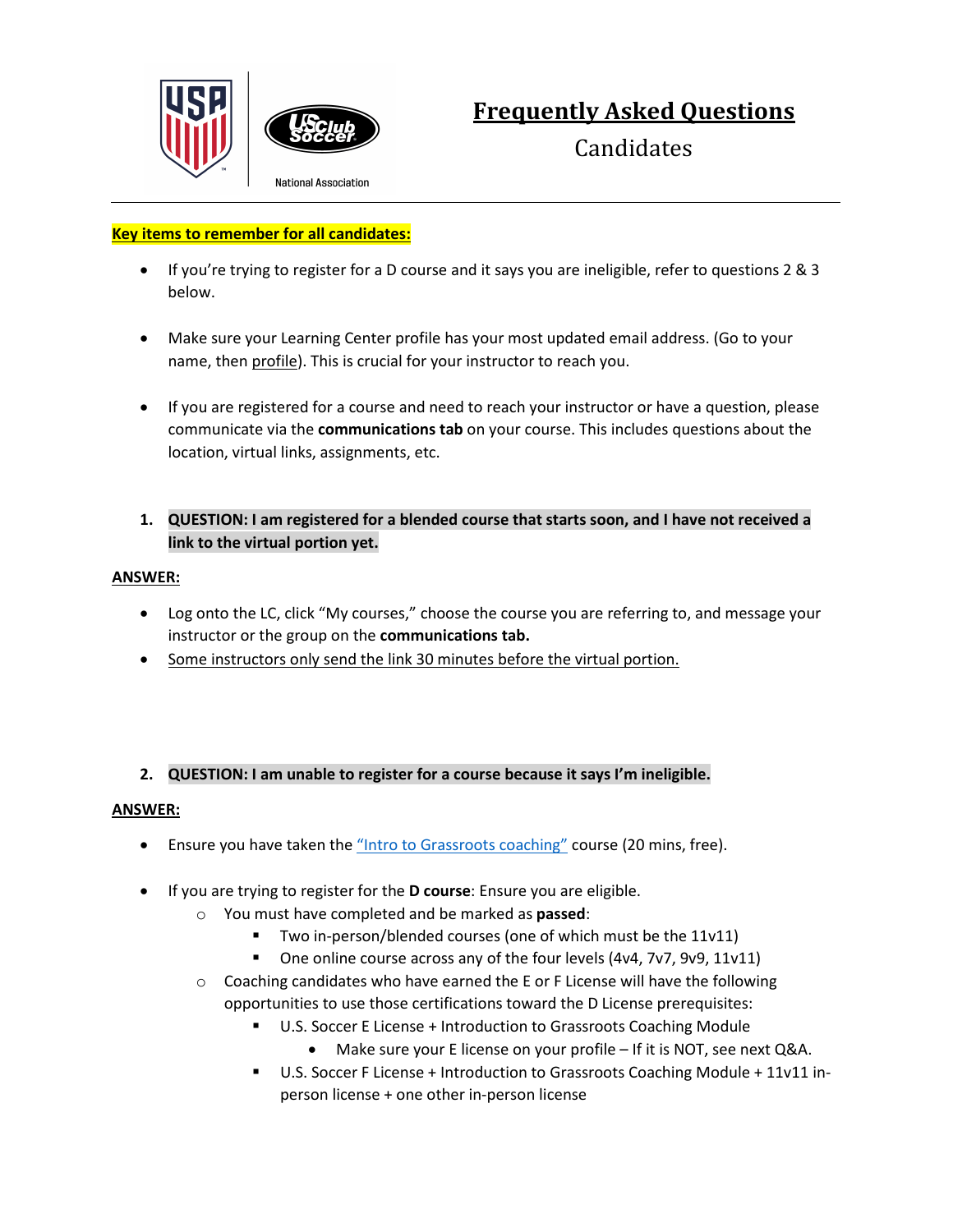



**Frequently Asked Questions**

**Candidates** 

**National Association** 

# **3. QUESTION: E or D license is missing from profile.**

## **ANSWER:**

- Reach out to the association that issued the license and ask them to add it to your profile. US Club Soccer cannot add any E or D licenses to profiles.
- Reminder: the state association can only add the license if your profile shows you are still located in their state. You may need to change your state temporarily to allow them to add it.

## **4. QUESTION: I would like to register for a D course, but I haven't completed the pre-requisites yet. Can I still register to hold my spot?**

## **ANSWER:**

- You can't register on the LC until you've completed the pre-requisites (it's an automated process). You must complete the pre-requisites first, and then you can register for the D course.
	- $\circ$  Tip: Let your instructor know your situation so that they give your evaluation ASAP after finishing course.

# **5. QUESTION: I need to cancel my registration because I can no longer attend.**

## **ANSWER:**

Reminder, this is our refund/cancellation policy below. We will accommodate as best as we can. We prefer to transfer you to another course instead of refund if you are within 2 weeks of the course date.

## **Please email us to let us know your specific situation.**

*A candidate seeking to withdraw from the course must do so in writing to Ashley Lehr at coacheducation@usclubsoccer.org. Once a candidate registers for the course, the hosting association has made proper arrangements for instructors, classroom/field space, & materials to accommodate that candidate. If a candidate cancels at least 2 weeks prior to the first day of the course, he or she may receive a full refund. If the candidate fails to cancel at least 2 weeks prior to the course, only attends a portion of the course, or does not show up for the course, the entire course fee is forfeited. By registering for this course, you acknowledge that you understand and agree to the course policies regarding course assignments, attendance, registration fees, and refunds.*